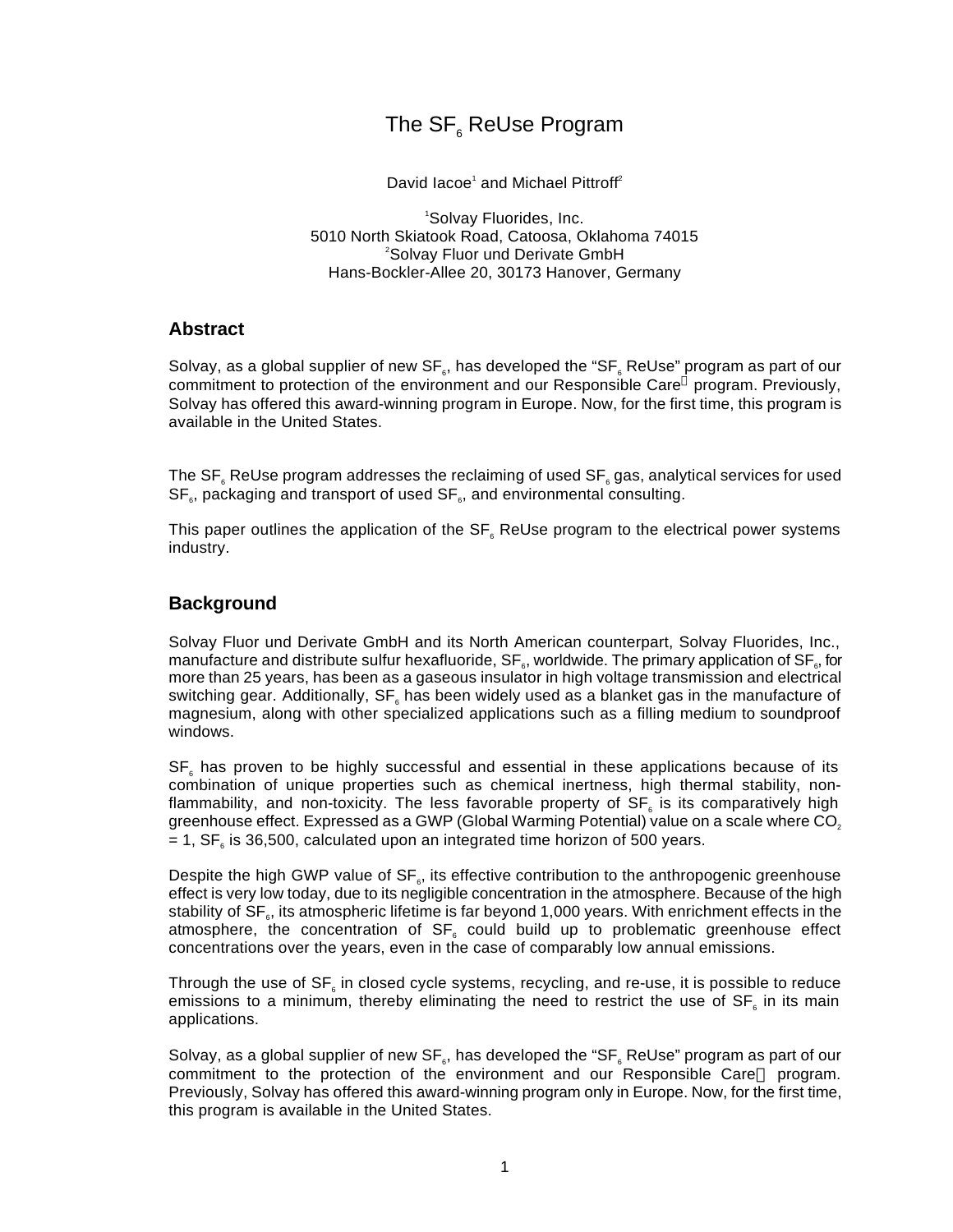Solvay is the only company worldwide delivering such a complete range of services to meet our customers' SF $_{\scriptscriptstyle{6}}$  needs.

# **The SF<sup>6</sup> ReUse Program**

As part of the Responsible Care® program, Solvay's commitment to product stewardship of the  $\textsf{SF}_\varepsilon$  life cycle is achieved through the  $\textsf{SF}_\varepsilon$  ReUse program. This program takes into account the following considerations:

- A.  $\qquad$  No release of used SF $_{\scriptscriptstyle{6}}$  into the atmosphere
- B. Determining the state of the gas and the method of reclaiming<br>C. Transfilling and storage of the used SF.
- C. Transfilling and storage of the used  $SF<sub>6</sub>$ <br>D. Regeneration of SF, to a reusable state
- D. Begeneration of  $SF_{\scriptscriptstyle{6}}$  to a reusable state
- $E.$  Certification of reusability of reclaimed  $SF_{s}$  gas
- F. Refilling of electrical equipment with reclaimed  $SF<sub>6</sub>$

These issues are detailed below:

## A. No Release of SF $_{\scriptscriptstyle{6}}$  into the Atmosphere

For ecological and economic reasons, the reclaiming of  $SF<sub>6</sub>$  gas from electrical installations is both desirable and practical.

Essential to this "no release" concept is that all  $SF_{\epsilon}$ -containing equipment be fitted with an intrinsically safe gas connection. It should be a fail-safe design to prevent unintended errors and discharges into the atmosphere during gas handling. Users can and do stipulate that such a special connection is to be used only for SF $_{\scriptscriptstyle{6}}.$ 

### B. Determining the State of the Gas

The recoverable  $SF<sub>s</sub>$  gas has to be checked in order to determine the method of regeneration. Gas is checked for:

- Dew point (moisture content)
- $SO<sub>2</sub>$  concentration
- Oil content
- Overall level of SF<sub>6</sub> gas purity

## C. Transfilling and Storage of the Used  $SF<sub>6</sub>$

Equipment must be available to offload  $SF_{6}$  gas from gas containing units, without the release of  $\textsf{SF}_\textsf{\tiny s},$  and store it in a suitable storage vessel.

Such equipment:

- Must be made of material which will resist the potentially corrosive effects of  $SF<sub>6</sub>$ decomposition products
- Requires gas tightness, completely eliminating all possible air contamination of the  $\textsf{SF}_{\scriptscriptstyle{6}}$  gas
- Requires absolutely oil free design, permitting no oil contamination of the  $SF<sub>s</sub>$  gas
- Must be able to handle liquid or gaseous storage of the  $SF<sub>6</sub>$
- Must be able to withdraw all of the  $SF_{\epsilon}$  gas from the electrical equipment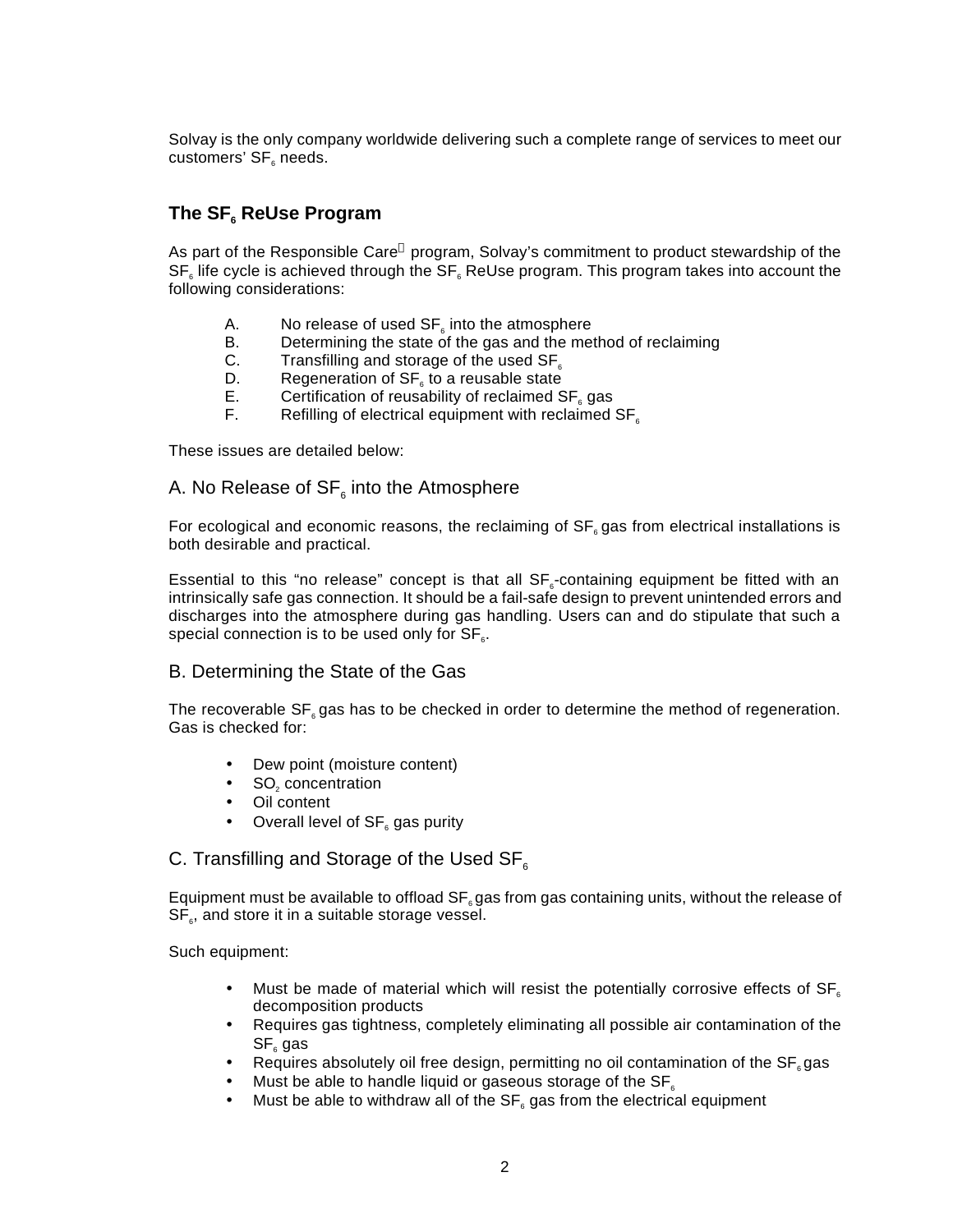- Must be equipped with filter units, as discussed below
- Must be transportable and easy to handle

## D. Regeneration of SF $_{\scriptscriptstyle{6}}$  to a Reusable State

Operational contamination should first be absorbed with the user's filter unit. Such filters are an integral part of the customer's  $\mathsf{SF}_\varepsilon$  maintenance devices, or are available as separate filter units. These filters should meet the following requirements:

- The filters must remove the contaminants listed
- The filters should be of a cartridge type for safe and easy disposal
- Input and output connections should be equipped with self-sealing couplings to avoid saturation of the filter due to ambient air
- Changing filters should not require disassembly of any fittings, tubing, or any other connection to eliminate the possibility of leakage

# E. Certification of Reusability of Reclaimed SF $_{\scriptscriptstyle{6}}$  Gas

For both safety and warranty reasons, the purified  $SF_{\epsilon}$  gas should be examined. Ideally, the quality of reclaimed SF $_{\circ}$  would approach the quality of new gas. This determination can only be made by analytical laboratory methods.

Field-testing devices are available to measure some of the components listed above.

Solvay Fluorides can perform analysis of the reclaimed SF $_{\circ}$  gas upon request.

#### F. Refilling of Electrical Equipment with Reclaimed  $SF<sub>6</sub>$

Equipment to refill electrical equipment from storage vessels with reclaimed SF $_{\scriptscriptstyle{6}}$  should have the following features:

- Gas tightness
- Oil free operation
- Safe filling to pre-set pressures
- Easy handling
- Transportability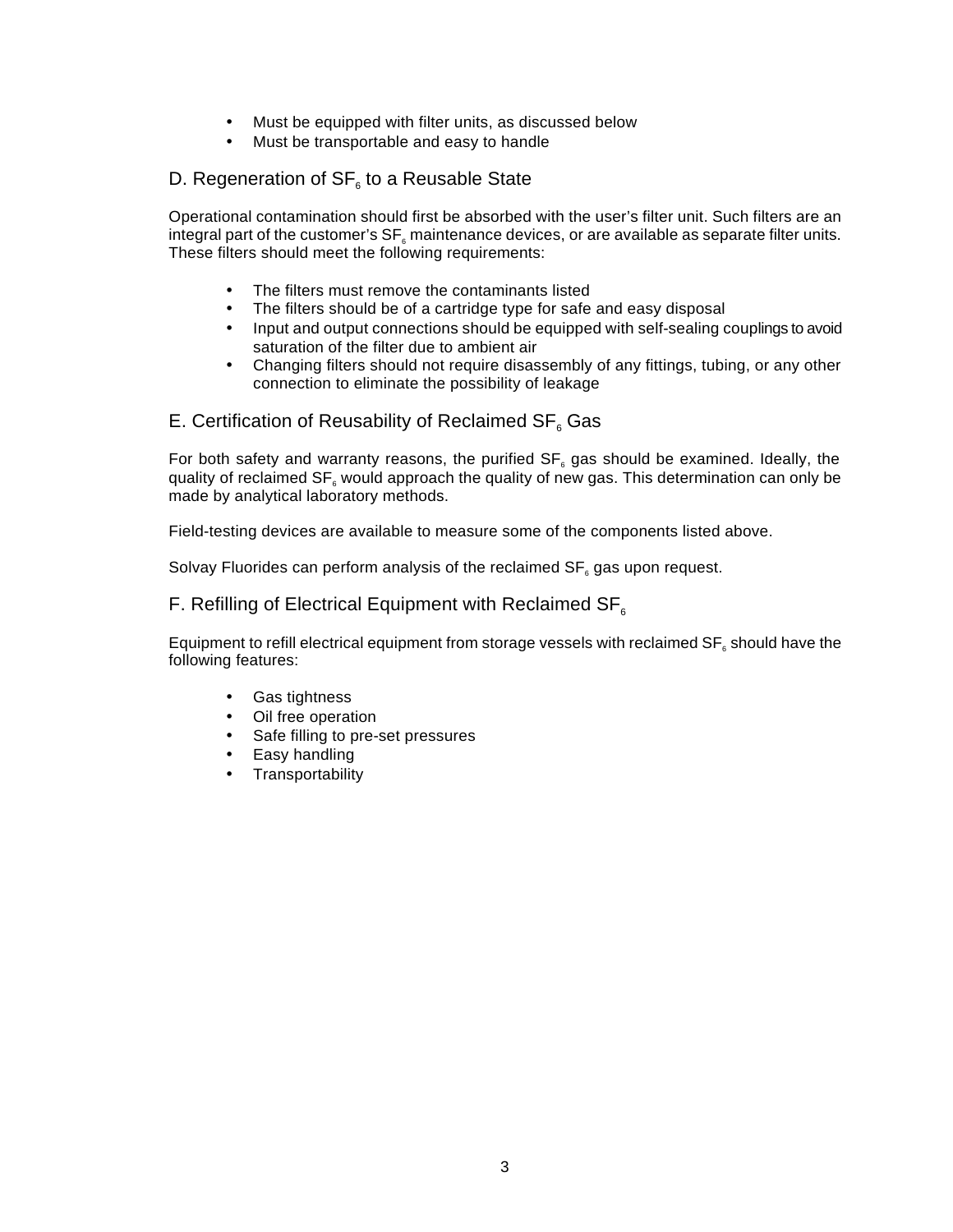

### **Case Distinction for the ReUse Program**

Prior to removal of the SF $_{\circ}$  gas from the electrical equipment, the condition of the gas should be determined. Based on this condition, the proper course of action can be determined. These cases are illustrated below:

#### Normal Case

All contaminants are within operational limits and can be removed on site. The following table lists the type of contamination and the method of removal.

| <b>Type of Contamination</b>          | <b>Treatment Method</b>             |
|---------------------------------------|-------------------------------------|
| Moisture/Water Vapor                  | Adsorption with Molecular Sieve     |
| <b>Gaseous Decomposition Products</b> | Adsorption with Activated Alumina   |
| <b>Solid Decomposition Products</b>   | <b>Retaining with Solid Filters</b> |

Through the use of an on site purification unit, in more than 95% of all cases, the gas can be returned to a usable state and directly refilled back into an electrical unit.

#### Special Case

If testing of the gas shows a non-acceptable level of decomposition products, a decision regarding the reclaiming method has to be made depending on the level and type of contamination.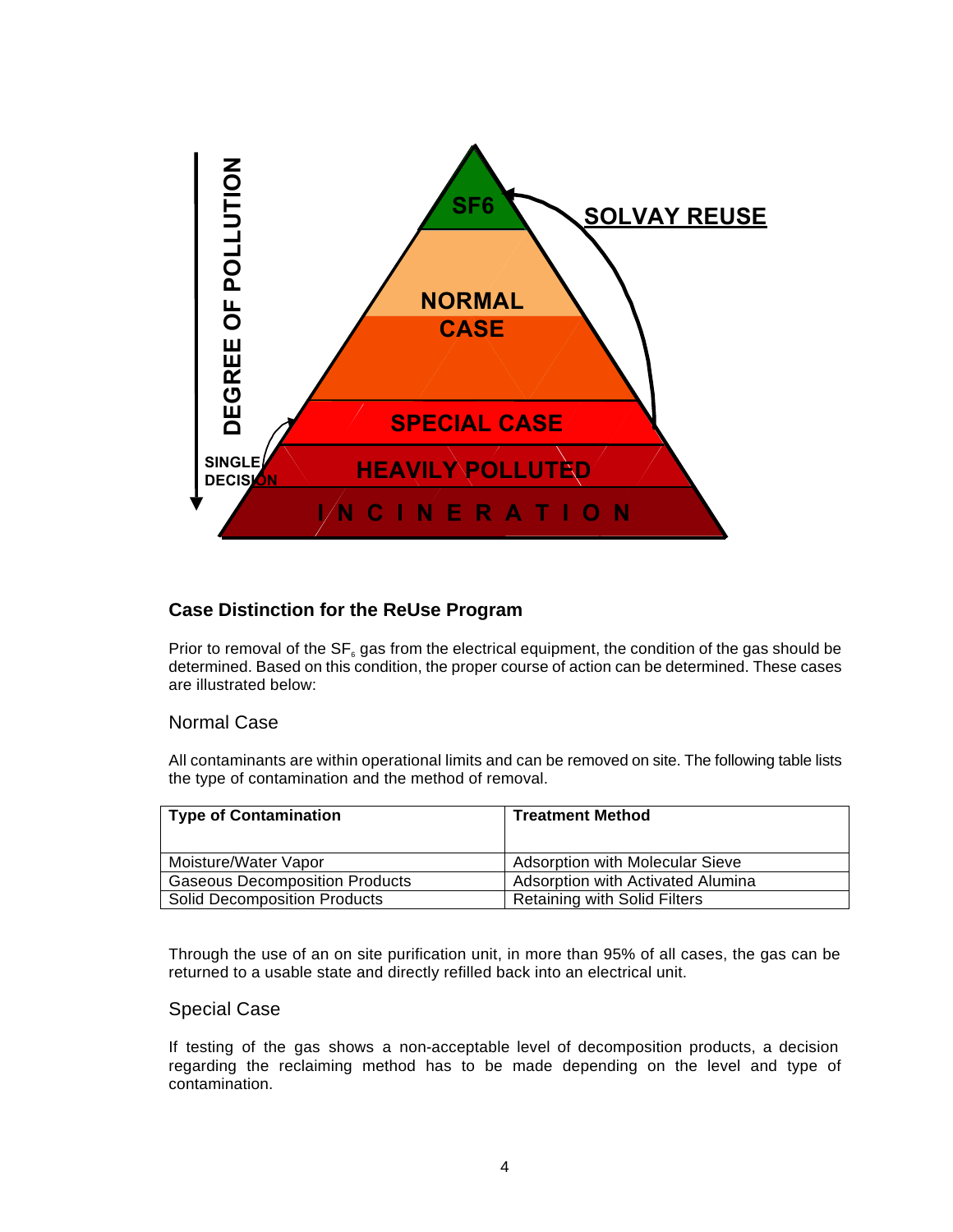The following table lists types of contamination and methods of removal:

| <b>Type of Contamination</b> | <b>Treatment Method</b>          |
|------------------------------|----------------------------------|
| SF. Mixed with Other Gases   | <b>SF.-Gas Separation Device</b> |
| Mineral Oil                  | <b>Activated Charcoal Filter</b> |
| Other                        | Single Decision                  |

"Single event" contamination can be the result of extraordinary fault or wrong handling of the gas. In such cases, the customer should contact Solvay and discuss possible solutions. In general, purifying the gas on site with a service device and a separation unit will be the best way to proceed. In most cases, single event contamination can be eliminated by selective treatment, allowing reuse of the gas.

 $SF_{\epsilon}$  gas reclaimed in this way does NOT fulfill all of the quality requirements of DIN IEC 376.

### Reconditioning at SOLVAY

Used SF $_{\circ}$  gas can also be shipped directly to Solvay Fluorides. Reclaimed SF $_{\circ}$  gas from Solvay DOES fulfill all the requirements of DIN IEC 376 for new gas.

Because contaminated SF $_{\scriptscriptstyle{6}}$  is ultimately fed into running production at Solvay, the supply material must fulfill certain requirements:

- The total amount of degradation products may not exceed 5% by weight
- Inert gas content (air,  $N_z$ ,  $O_z$ , etc.) may not exceed 30% by volume
- $CF_4$  content may not exceed 5% by volume
- The water content may not exceed 1000 ppm by weight
- The HF content may not exceed 1000 ppm by weight
- The material must be pure in regards to grade (no mixtures), oil free  $( $0.1\%$ )$  and non-radioactive
- It must be specified from which area of application the contaminated  $SF_{6}$  gas originates
- Other impurities (e.g.,  $SOF<sub>2</sub>, SO<sub>2</sub>F<sub>2</sub>$ ) should be discussed in advance with Solvay, to determine if there is a possibility to reclaim the gas

If the product does not correspond to the listed conditions, Solvay can determine to what extent reclaiming is still possible.

### **Packaging**

The customer is responsible for the transfilling of the contaminated SF $_{\circ}$  gas from the switching unit into appropriate special containers. Solvay Fluorides is prepared to assist the customer by recommending the necessary filling equipment.

Suitable packaging includes specially marked 40-kg (with an orange collar) or 600-kg containers (with an orange ring), which must be used exclusively for contaminated material. These containers must comply with the requirements for hydrogen chloride and used  $\text{SF}_{_{6}}$ .

Normally these containers are at the customer's disposal from Solvay Fluorides on a temporary loan basis. They are already marked with the specified danger labels No. 6.1 and 8.